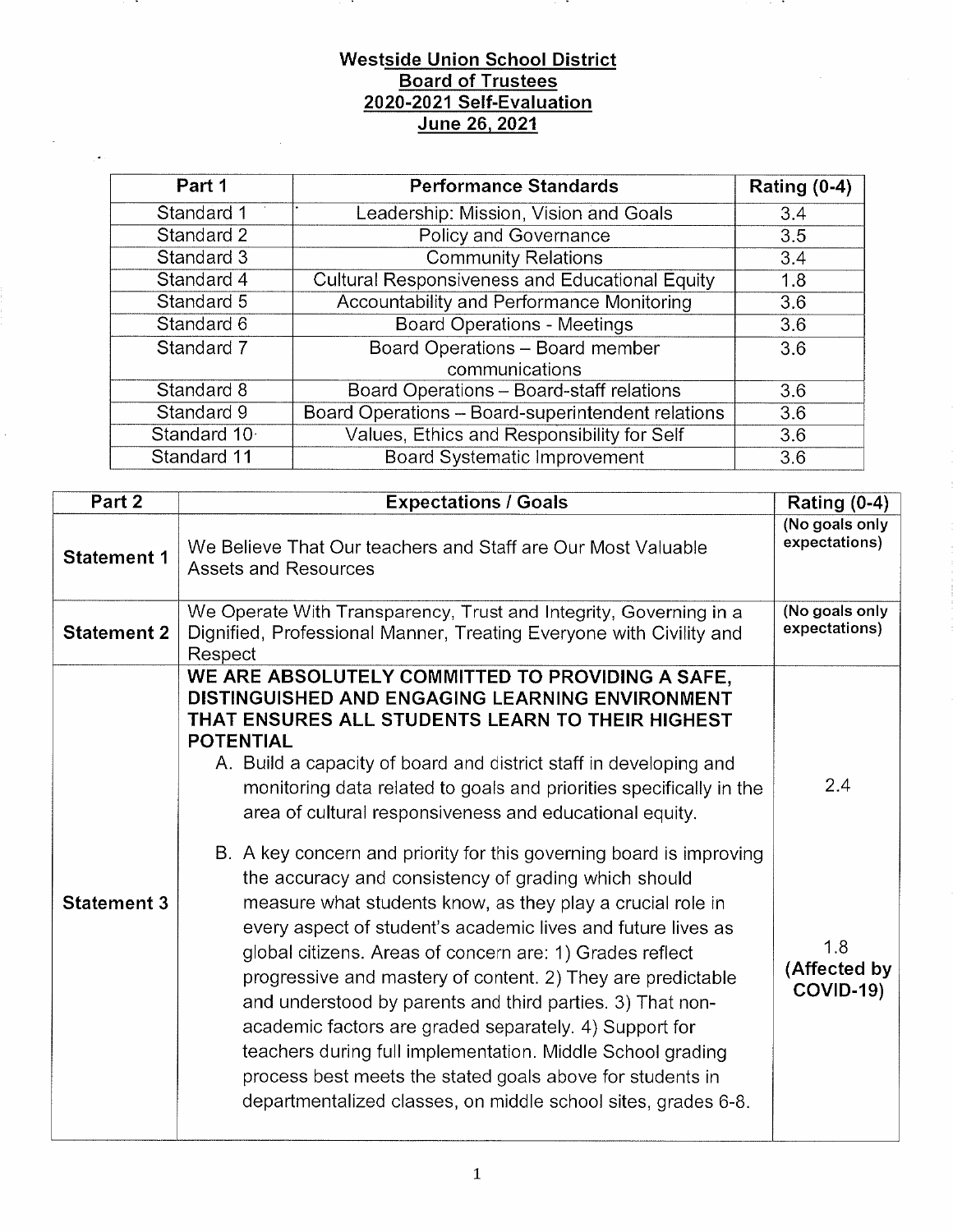|                    | C. The district will review School Safety Protocols.                                                                                                                                                                                                                                            | 3.8                             |
|--------------------|-------------------------------------------------------------------------------------------------------------------------------------------------------------------------------------------------------------------------------------------------------------------------------------------------|---------------------------------|
|                    | D. Principals will schedule an annual parent/community meeting<br>to discuss school safety.                                                                                                                                                                                                     | 3.8                             |
| <b>Statement 4</b> | We Are Absolutely Committed to Providing the Necessary Facilities to<br>Meet the Housing and Education Needs of Our Changing Student<br>Population and a Vision that Promotes and Supports Their Future<br>A. Work Environment - adequate accommodations to house<br>functions of the district. | 3.6                             |
| <b>Statement 5</b> | We Are Fiscally Trustworthy and Dedicated to Responsible Financial<br>Accountability                                                                                                                                                                                                            | (No goals only<br>expectations) |
| <b>Statement 6</b> | We Believe In and Promote Parent and Community Involvement in<br>Westside Union School District                                                                                                                                                                                                 | (No goals only<br>expectations) |

This is a new form modeled after the National School Boards Associatìon and the Oregon School Boards Association self-evaluation documents. Part 1 of the evaluation follows a set of performance standards focused on the roles, responsibilities and work of the board. Part 2 focuses on the board's performance in supporting the achievement of district goals and expectatjons.

### Rating legend  $-0$  = Unacceptable, 1 = Needs Improvement, 2 = Good, 3 = Excellent, 4 = Outstanding.

#### Part <sup>1</sup> Specific Performance Standards Comments

### Standard 1: Leadership: Mission, Vision and Goals

- . The Board reviewed and updated its Governance Handbook, goals, and protocols on June <sup>26</sup> 2021.
- The Board clearly articulates goals at the beginning of the school year and throughout the year, the board reiterates goals particularly with regards to student equity.
- . The Board rolled out Standards Based Grades (SBG) for K-6 fulfilling our goal to fully implement SBG. Unfortunately, the intent of SBG was interrupted mid-March due to a distance learning environment only and the benefits of SBG were not fully realized. The board is convinced that the modified SBG helped mitigate learning loss. The district also implemented a summer/enrichment school at most sites to get students collaboratively thinking again in an in-class environment with a secondary benefit of credit retrieval.

The Board's evaluation in the area of Leadership: Mission, Vision and Goals is 3.4 (Excellent).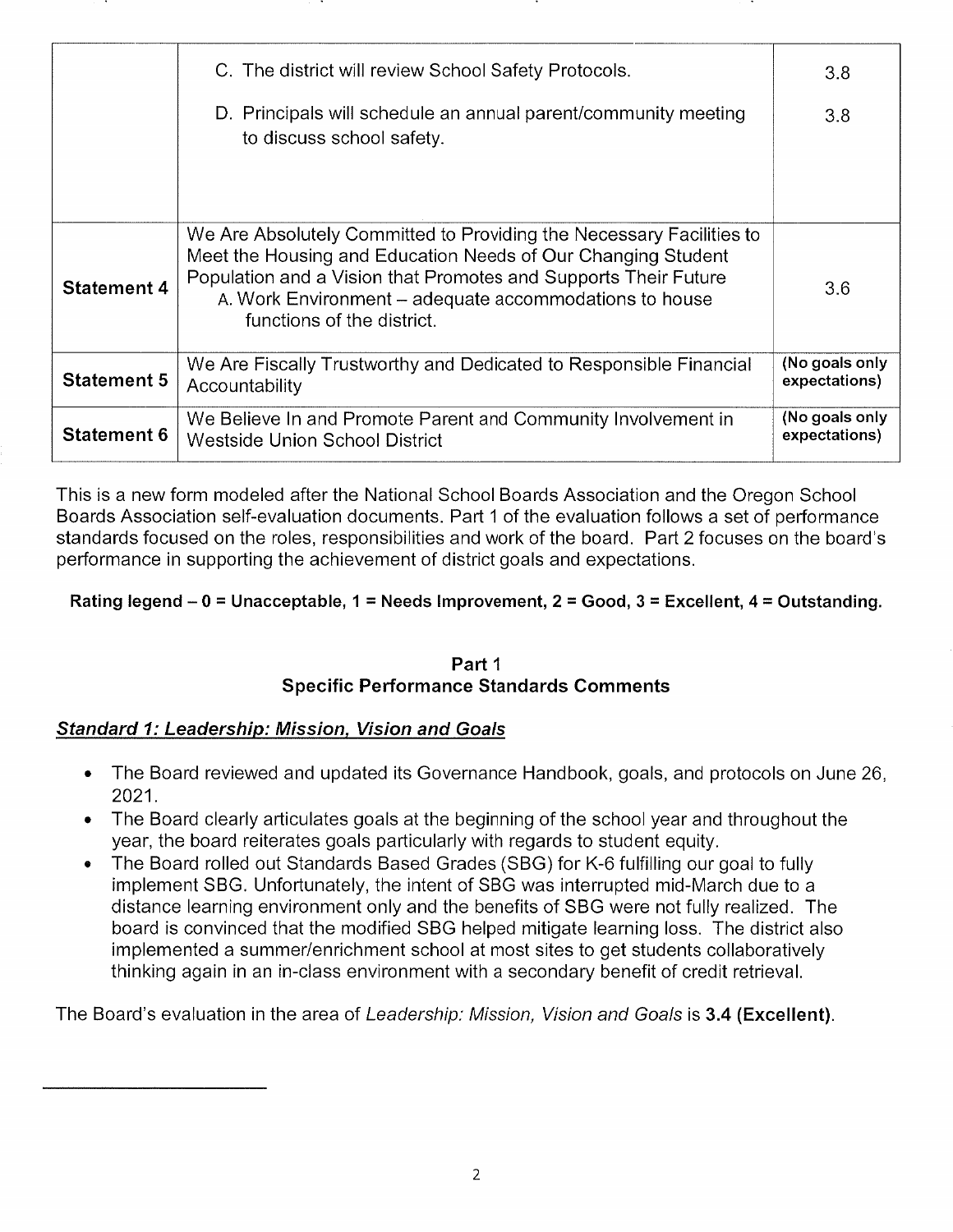# Standard 2: Policv and Governance

- The Board continues to use CSBA GAMUT online to ensure District policies are up to date.  $\bullet$
- The Board and Superintendent has completed CSBA's Masters in Governance training program multiple times. Dr. Chris Grado and our Superintendent completed a virtual MiG this past year through the pandemic. a
- Active in CSBA Delegate Assembly and other CSBA webìnars.  $\bullet$
- Other governing focused workshops and events attended this yearwere CSBA's Annual Education Conference, New Board Member Orientation, Delegate Assembly, Legislative Action Day, Latino School Board Association Conference, Los Angeles County School Trustees Association (LACSTA), and Antelope Valley School Boards Association (AVSBA) ln fact, the first AVSBA in-person dinner event of the year was hosted by WUSD. a

The Board's evaluation in the area of Policy and Governance is 3.5 of 4 (Excellent).

# Standard 3: Communitv Relations

- A high point of the board's community relations was the June 27 meeting. This six-hour+  $\bullet$ meeting was a vehicle where stakeholders were allowed to air their concerns virtually and in-person as well as the district laying out its plan for next year's school year. Unfortunately, those plans did change post meeting due to the ever changing health protocols flowing down from the county.
- The district held community-related workshops, though virtual, with all stakeholders, including workshops on SBG and LCAP. Though the meetings were fewer, there was more participation by the stakeholders. We will continue to focus our effort to reach more nonparent members of the community including the increased virtual presence. a
- We have a great relationship with our community. The cabinet (especially the superintendent) and board members spend a great deal of time involved ìn outside community organizations. a
- We have a great social media presence and a positive relationship with the Antelope Valley Press. Only positive articles about the district have been featured this past year. a
- We have a great relationship with the Antelope Valley School Board's Association, which represents the entire Antelope Valley. a
- Our facilities have been used extensively by outside organizations such as AYSO, Little  $\bullet$ League, UFL, Boy's and Girl's Club, and YMCA.

The Board's evaluation in the area of Community Relations is 3.4 out of 4 (Excellent).

### Standard 4: Cultural Responsiveness and Educational Equitv

- The district continues to use the services of Boys Town, Campus Climate Assistants, and school counselors to improve campus climate by focusing on improving the social skills of students. As a result, suspension rates have drastically been reduced when the students were on campus. a
- There has been a strong effort to attract, interview and hire a diverse teaching staff to be more  $\bullet$ representative of our diverse student body. Efforts include our HR team attending job fairs out of state and recruiting events at Historical Black Colleges. However, between the teacher shortage and the statistics of the individuals going in to teaching, it has been increasingly difficult to attract new teachers. The staff has placed an increased emphasis on a diverse but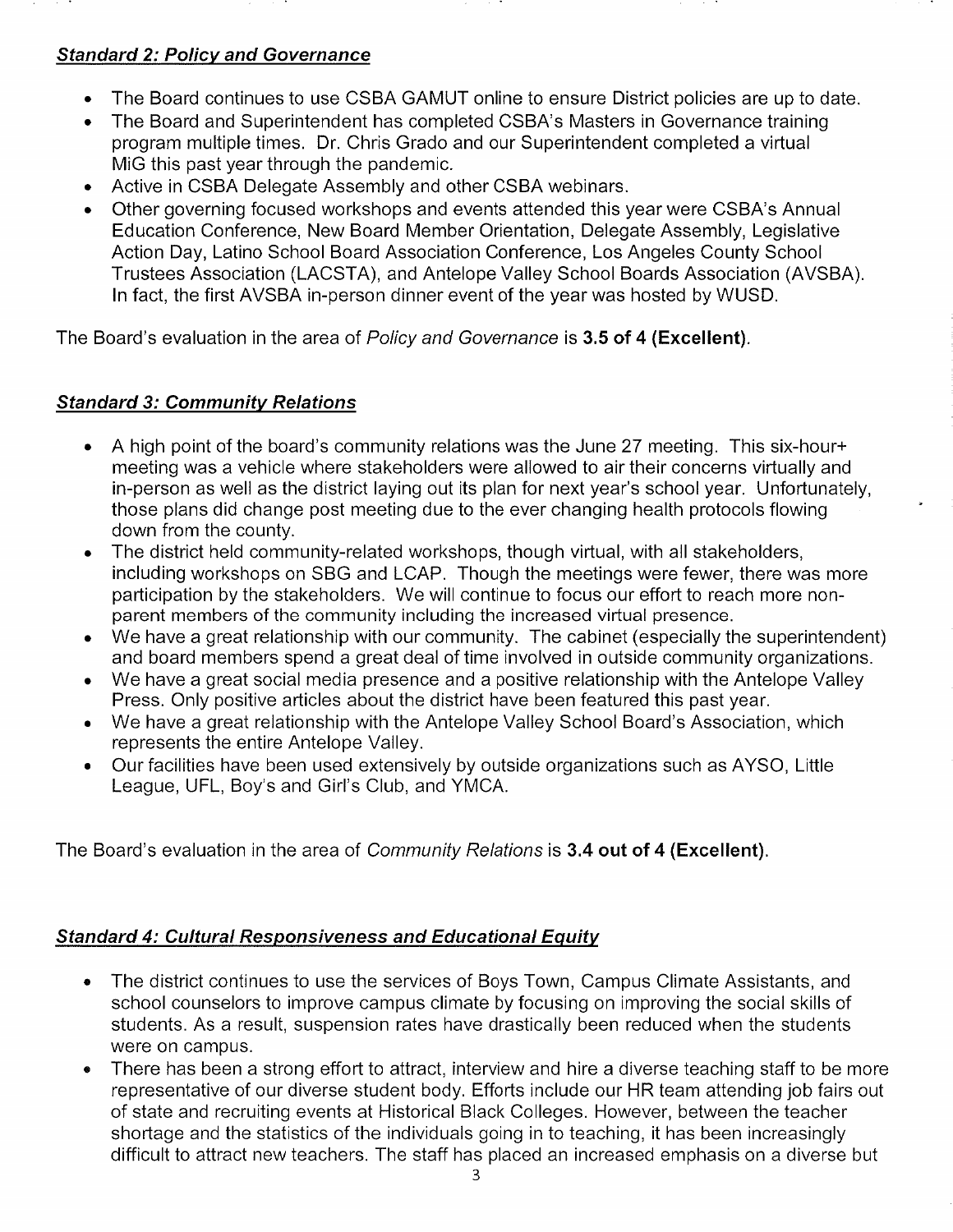highly-qualified staff as well as bi-lingual personnel in the front office of schools.

- The district continues its effort in recruiting teachers within our classified staff by offering the Classified-to-Teacher grant to provide financial assistance towards completion of Bachelor's Degrees and teaching credentials. a
- Due to distance learning shortcomings of certain areas, there was a push to get technology and hot spots to the famiìies that need them most. a
- The board recognizes that as a district, to be culturally responsive and to provide a supportive educational environment is not an effort in political correctness, but a moral obligation to all the students in its care. As progress is being made in this area, as our district continues to change in demographics, this is an area of continued concern and need which will require the board itself to increase its knowledge and capacity to lead. a
- Unfortunately, the full benefits of SBG on educational equity were minimized due to the effects of teaching in distance learning environment during COVID-19. a

The Board's evaluation in the area of Cultural Responsiveness and Educational Equity is 1.8 out of 4 (Needs lmprovement-COv|D-19 affected this rating the most).

# Standard 5: Accountabilitv and Pefformance Monitorinq

- WUSD as a whole is always looking at data to drive improved outcomes.
- . The district adopted NWEA to help build its data collection capacity.
- With Standards Based Grading being fully implemented this year, we anticipate a more common standard to look at across the board. SBG was put into place because the board wanted more meaningful data coming out of our classrooms, not just from the state testing results.
- . The Educational Services Dept. ìs working closely with a consultant and school site data teams to quide the day-to-day instruction and to identify where intervention is needed.
- . Each school site does a deep dive into the data from the California Dashboard and other metrics to identify shortfalls. We have to continue to look at the dashboard results in terms of special ed.

Our evaluation in the area of Accountability and Performance Monitoring is 3.6 out of 4 (Excellent).

### Standard 6: Board Operations - Meetinqs

• During the COVID pandemic, we were able to transition to ZOOM meetings and in-person/virtual fairly easily with the support of staff and an exceptional lT dept.

Our evaluation in the area of Board Operations - Meetings is 3.6 out of 4 (Excellent).

# Standard 7: Board Operations - Board member communications

. The Board highlights no specific indicators for improvement. lt is to the credit of the superintendent that the board functions with open and transparent communication.

Our evaluation in the area of Board Operations – Board member communications is 3.6 out of 4 (Excellent).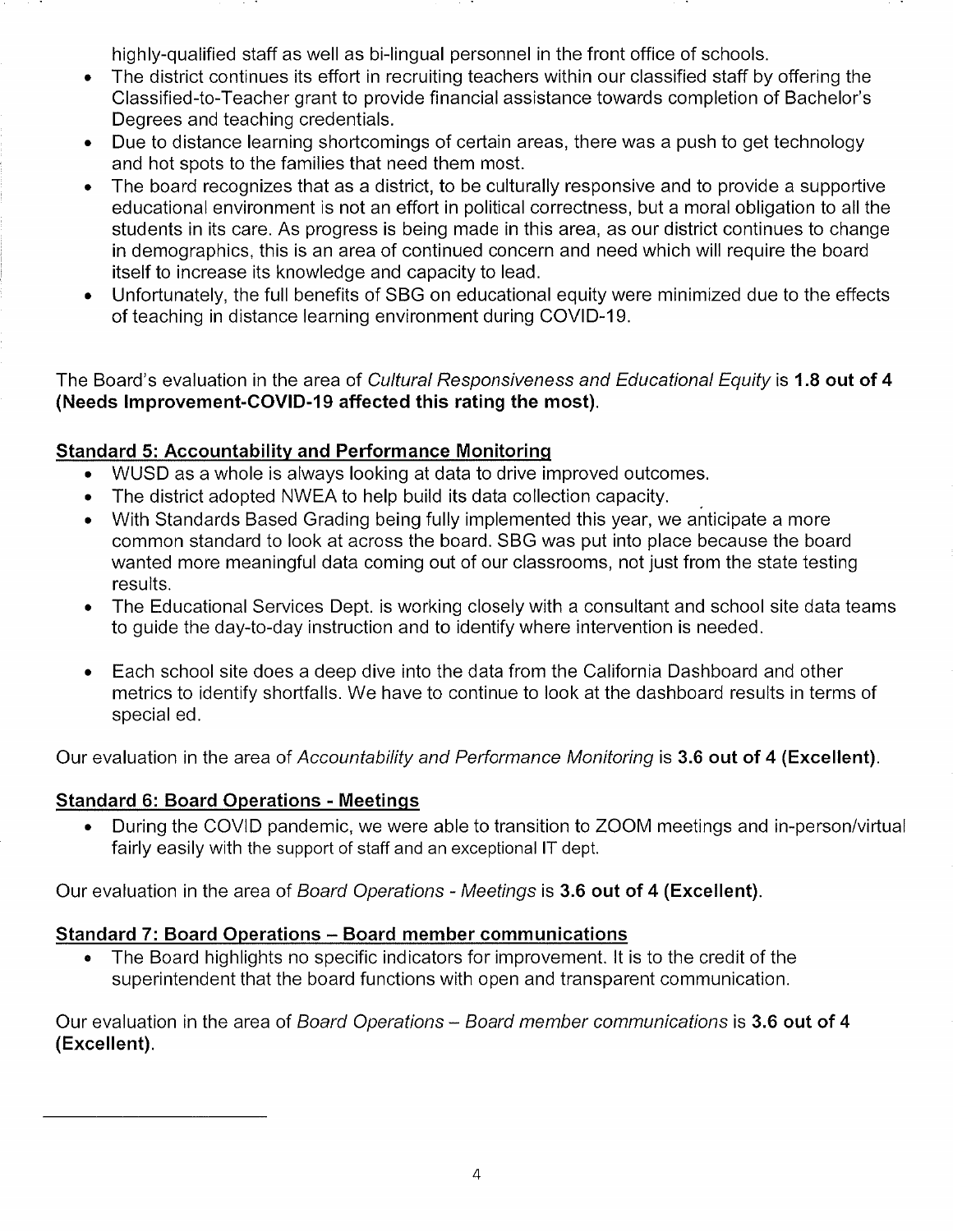### Standard 8: Board Operations - Board-staff relations

. The Board highlights no specific indicators for improvement, due to the superior leadership of the superintendent.

Our evaluation in the area of Board Operations – Board-staff relations is 3.5 out of 4 (Excellent).

#### Standard 9: Board Operations - Board-superintendent relations

- . The Board highlights no specific indicators for improvement.
- We are a high performing board and superintendent governance team.
- . The superintendent does an outstanding job of keeping the Board apprised of all issues, good and bad, throughout the district.

Our evaluation in the area of Board Operations - Board-superintendent relations is 3.6 out of 4 (Excellent).

# Standard 10: Values, Ethics and Responsibility for Self

- . The Board highlights no specific indicators for improvement.
- . The Board, collectively and individually, takes full responsibility for Board activity and behavior

Our evaluation in the area of Values, Ethics and Responsibility for Self is 3.6 out of 4 (Excellent).

### Standard 11: Board Svstematic lmprovement

- . The Board highlights no specific indicators for improvement.
- . As previously mentioned in standard 2, the board's professional development includes completing Masters in Governance multiple times and attending the CLSBA and CSBA Annual Education Conferences (AEC) in San Diego.
- Superintendent and newest board member, Dr. Grado completed MiG through the pandemic.

Our evaluation in the area of Board Systematic Improvement is 3.6 out of 4 (Excellent).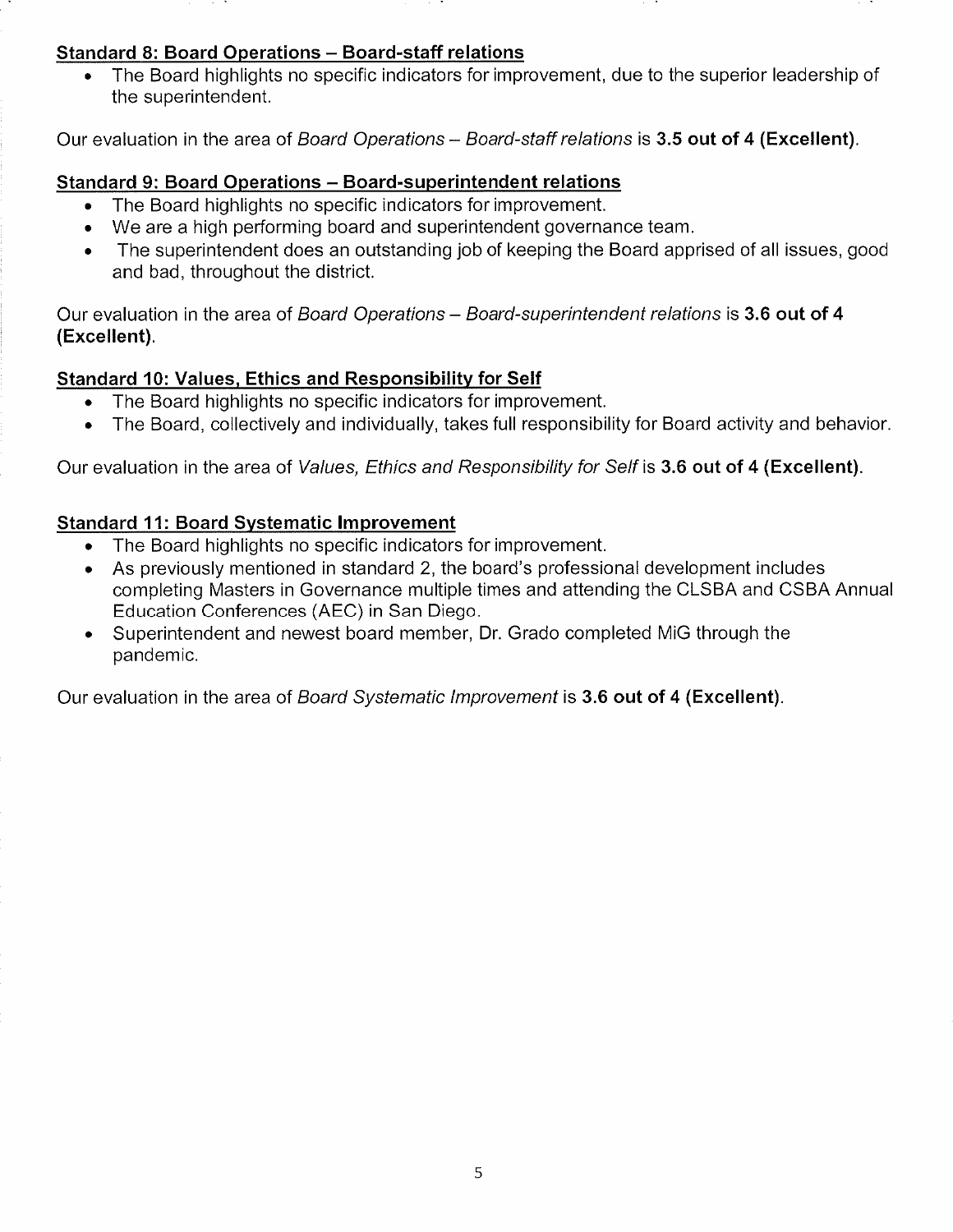Part 2 Specific Goal Statement Comments

### Goal Statement <sup>1</sup>

### We Believe That Our teachers and Staff are Our Most Valuable Assets and Resources (No goals only expectations)

Comments:

- . WUSD remains competitive wìth salary and benefits.
- We work hard to foster a great, supportive working environment, which helps keep our staff retention rate high.

### Goal Statement 2

#### We Operate With Transparency, Trust and lntegrity, Governing in a Dignified, Professional Manner, Treating Everyone with Civility and Respect (No goals only expectations)

Comments:

- . The Board operates with full transparency
- e All pertinent data is readily accessible on the WUSD website

#### Goal Statement 3:

### WE ARE ABSOLUTELY COMMITTED TO PROVIDING A SAFE, DISTINGUISHED AND ENGAGING LEARNING ENVIRONMENT THAT ENSURES ALL STUDENTS LEARN TO THEIR HIGHEST POTENTIAL

- A. Build a capacity of board and district staff in developing and monitoring data related to goals and priorities specifically in the area of cultural responsiveness and educational equity.
- B. A key concern and priority for this governing board is improving the accuracy and consistency of grading which should measure what students know, as they play a crucial role in every aspect of student's academic lives and future lives as global citizens. Areas of concern are: 1) Grades reflect progressive and mastery of content. 2) They are predictable and understood by parents and third parties. 3) That non-academic factors are graded separately. 4) Support for teachers during full implementation. Middle School grading process best meets the stated goals above for students in departmentalized classes, on middle school sites, grades 6-8. At the end of the 19-20 school year, the Board will be provided with a recommendation from the middle grades committee that may be piloted in future years.
- c. The district will review School Safety Protocols.
- D. Principals will schedule an annual parent/community meeting to discuss school safety.

Comments:

- Conscious and consistent effort in monitoring data.
- . Second year implementation of standards based grading occurred for lhe 2020-2021 school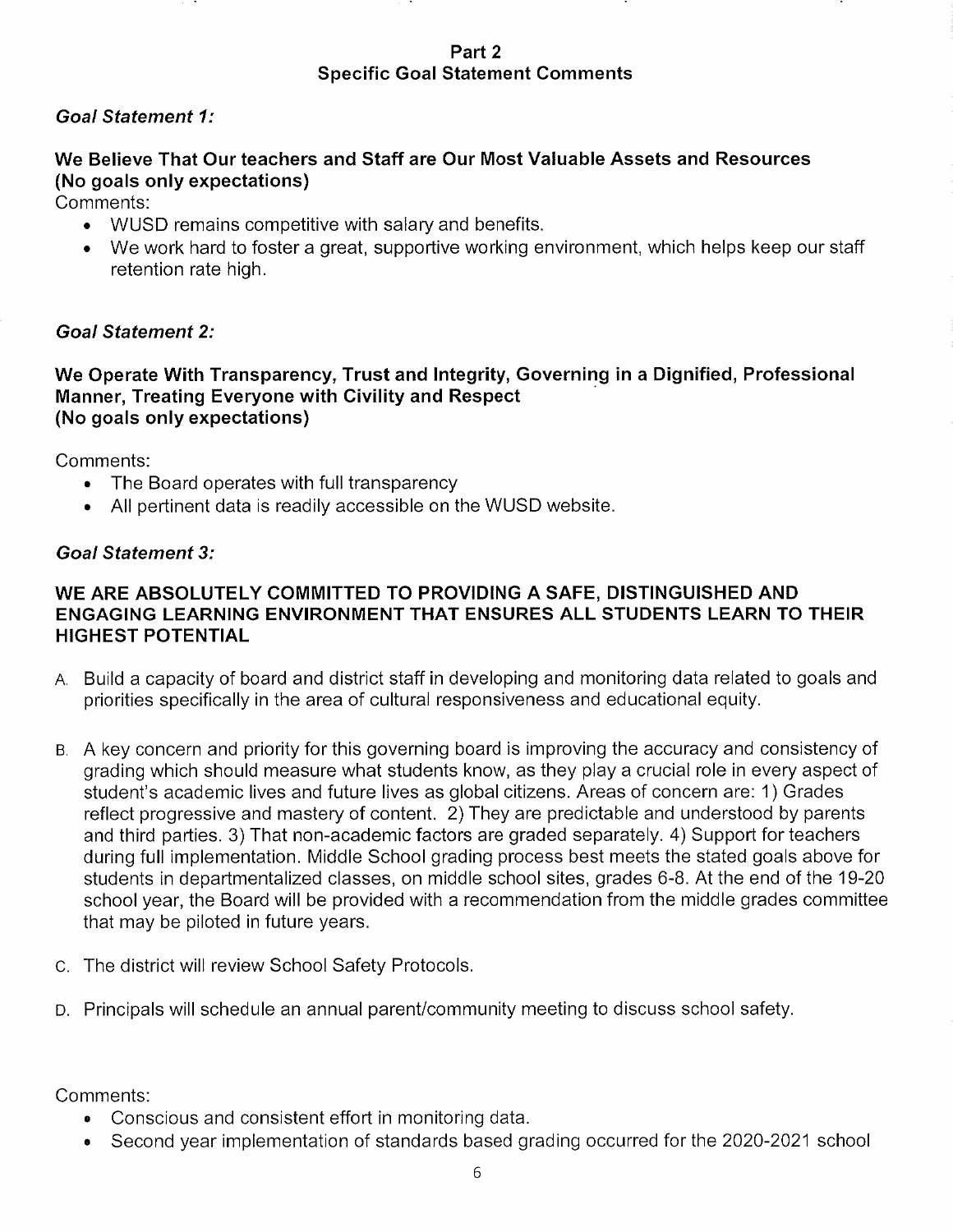year (interrupted mid-March).

- . Multiple SBG workshops were held with parents and staff to help ease the transition.
- . Safety of the students remain paramount. Overall, we are successful in providing a safe andengaging learning environment for all students.
- . A discussion needs to take place to address the health and safety ofthe staff.
- . Additional safety planning will need to take place to address COVID-19.

The Board's evaluation of these goals is listed separately on the cover page

# Goal Statement 4:

We Are Absolutely Committed to Providing the Necessary Facilities to Meet the Housing and Education Needs of Our Changing Student Population and a Vision that Promotes and Supports Their Future.

A. Work Environment – adequate accommodations to house functions of the district.

Comments:

- . The plan to possibly go out for a GO Bond or Parcel Tax may not seem feasible this year,but we will need to address the future facility needs to accommodate the new requirements related to COVID-19.
- . Three classrooms were added to Rancho Vista
- . Space was recaptured at Esperanza and Anaverde Hills
- . Expansion of Business Services is underuvay at the District Office (DO)
- . Board recently approved plans to implement a Community Engagement Center at the DO

# Goal Statement 5:

### We Are Fiscally Trustworthy and Dedicated to Responsible Financial Accountability (No goals only expectations)

Comments: The district is fiscally sound and after six consecutive years with ZERO findings (i.e. perfect audits), this year's audit had one MINOR finding, which is virtually unheard of. We will need to have continued conversations moving forward in regards to a predicted recession and any potential future cuts to the budget.